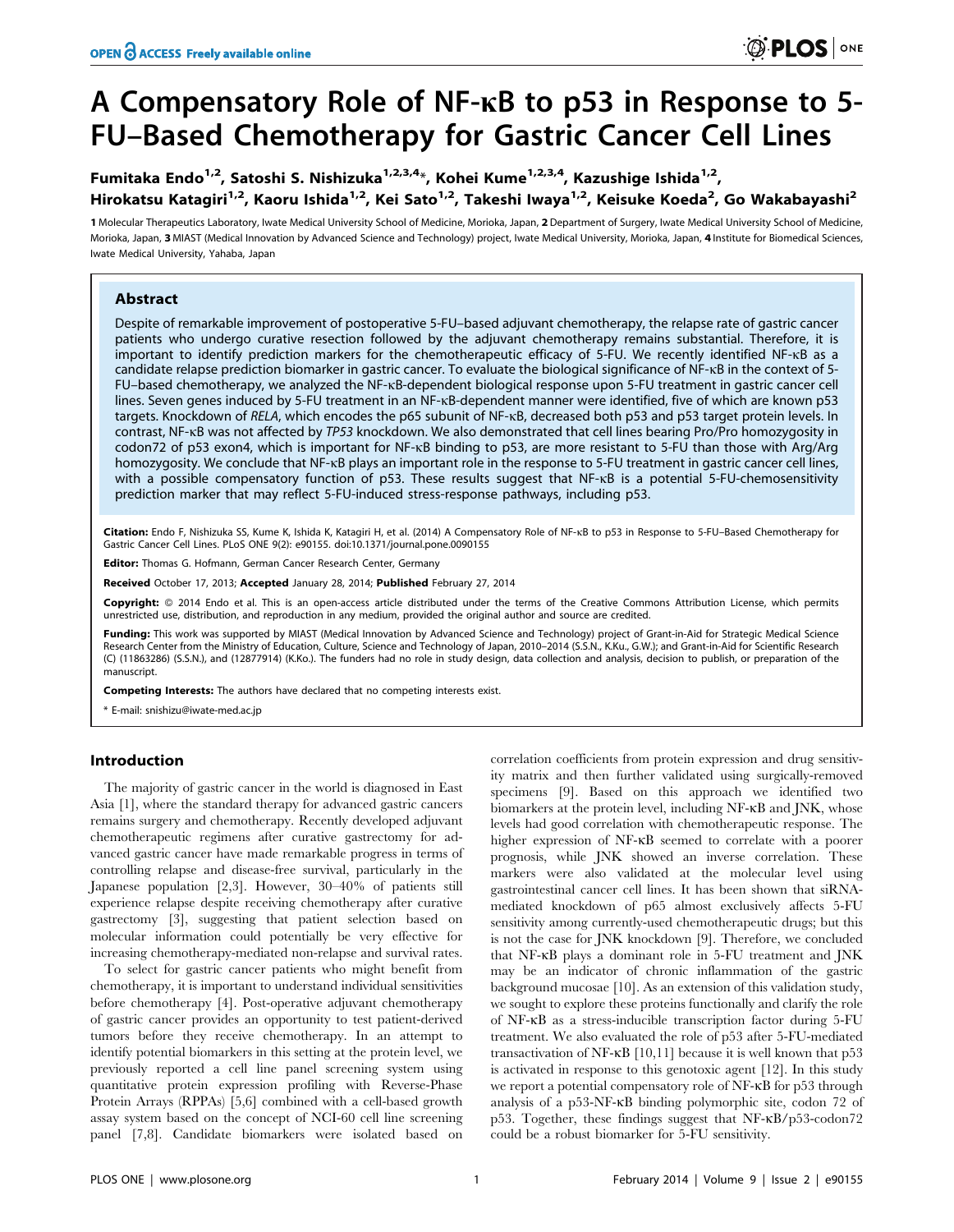## Materials and Methods

#### Cell Lines

Nine human gastric cancer cell lines, including Kato-III, KE39, MKN74, MKN7, NUGC4, GSS, GCIY, and MKN45 were obtained from the RIKEN BioResource Center Cell Bank. IWT-1 was a de novo cell line that established in our laboratory from a Japanese male gastric cancer patient who had relapsed peritonitis carcinomatosa. The use of IWT-1 cell line has been approved by the Iwate Medical University Institutional Review Board (H25- 116, and HG H25-15) and the family of donor patient who had died at the time of establishment of the cell line with a written informed consent with respect to taking the samples and making the cell line. Cells were grown to 70–80% confluency in RPMI-1640 supplemented with 10% fetal bovine serum (FBS) at  $37^{\circ}$ C in the presence of 5%  $CO<sub>2</sub>$ .

# Preparation of Cell Lysate

Cells were harvested by centrifugation and cell pellets were lysed using Pink Buffer containing 9 M urea (Sigma-Aldrich, St. Louis, MI, USA), 4% 3-[(3-cholamidopropyl)dimethylammonio]- 1-propanesul-fonate(CHAPS;Calbiochem, Merck Millipore, Darmstadt, Germany), 2% pH 8.0–10.5 pharma-lyte (GE Healthcare Japan, Tokyo, Japan), and 65 mM DTT (GE Healthcare Japan, Tokyo, Japan) as previously described [5,13].

#### Western Blot

SDS-PAGE was performed using NuPAGE 4–12% Bis-TrisGel electrophoresis (Invitrogen, Carlsbad, CA, USA), XCell Sure Lock Mini-cell (Invitrogen, Carlsbad, CA, USA), and Power PAC HC (BIO-RAD, Hercules, CA, USA). The resolved proteins on the gel were transferred to a nitrocellulose membrane using iBlot Dry Blotting System (Invitrogen, Carlsbad, CA, USA). The resulting membranes were blocked with 5% iBlot (Applied Biosystems, Foster City, CA, USA) and 0.1% Tween-20 (Bio-Rad, Hercules, CA, USA) in TBS (TBST) for 1 h. Membranes were then incubated with the indicated primary antibodies, including panactin, p53 (Thermo Scientific, Kalamazoo, MI, USA); p21, TIGAR, and  $PUMA\alpha/\beta$  (Santa Cruz Biotechnology, Dallas, TX, USA); and NF-KB,  $\alpha$ -tubulin, and PCNA (Cell Signaling Technology Japan, Tokyo, Japan). Next, the membranes were washed twice for 5 min with TBST, incubated with an HRPconjugated secondary antibody for 1 h, and then washed twice for 5 min in TBST. Chemiluminescence detection reagents were incubated with the membranes for 1–5 min and then images were acquired using Image Quant LAS500 (GE Healthcare Japan, Tokyo, Japan). To evaluate protein induction by 5-FU, western blots were quantified using ImageJ [\(http://rsbweb.nih.gov/ij/\)](http://rsbweb.nih.gov/ij/).

#### Immunocytochemistry

Cells were grown to 70–80% confluency in RPMI-1640 supplemented with 10% FBS in 4-chamber polystyrene vessel tissue culture-treated glass slides and then treated with 5-FU as indicated in each experiment. After the cells were exposed to  $50 \mu M$  of 5-FU for 4 h to see an early transcriptional response, they were fixed in 4% paraformaldehyde, permeabilized using 0.2% Triton X-100 in PBS, and stained with DAPI  $(0.6 \mu M)$ DAPI, 50 µl RNase, and 5 ml PBS) at room temperature for 12 min. Cells were then incubated with the following primary antibodies: anti-NF-kB p65, phospho-NF-kB p65 (Ser536), and phospho-p53 (Ser15) (Cell Signaling Technology Japan, Tokyo, Japan), and p53 (Thermo Scientific, Kalamazoo, MI, USA). Finally, the cells were incubated with either Alexa Fluor488- or 568-conjugated secondary antibody (Life Technologies Japan,

Tokyo, Japan). A BX43 fluorescent microscope (Olympus, Tokyo, Japan) was used for image acquisition.

#### Gene Expression Profiling

MKN45 cells were harvested after treatment with or without  $50 \mu M$  of  $5$ -FU for 4 h. RNA was then extracted from the harvested cells and gene expression profiling was performed according to the manufacturer's instructions (Sure Print G3 Human GE8×60 K, Agilent Technologies Japan, Tokyo, Japan). Raw data were first normalized by dividing each probe signal by the  $75<sup>th</sup>$  percentile of the entire signal. Each microarray experiment was performed in duplicate resulting in two control and two 5-FU treatment microarray data sets. To identify genes that were differentially expressed in response to 5-FU, each control data set was compared separately to each 5-FU treatment set (4 comparisons). Differentially expressed genes were those that had a change in expression  $\geq$ 2-fold in each comparison. We identified the final set of 10 differentially expressed genes based on their frequency in the 4 comparisons [14]. To confirm the reproducibility of these expression changes, quantitative real-time RT-PCR of 5-FU treated samples at 0, 4, 8, 12, and 24 h was performed for each gene. Primer sequences are listed in Table S1. For genes induced by 5-FU, analysis of promoter binding sites was performed using JASPAR algorithm (JASPAR, [http://jaspar.](http://jaspar.genereg.net/) [genereg.net/\)](http://jaspar.genereg.net/). A 1000 bp promotor sequence specific to respective genes was obtained from Transcriptional Regulatory Element Database [\(http://rulai.cshl.edu/cgi-bin/TRED/tred.cgi?process](http://rulai.cshl.edu/cgi-bin/TRED/tred.cgi?process=home) [= home](http://rulai.cshl.edu/cgi-bin/TRED/tred.cgi?process=home)). Binding sites were predicted by scanning promoter sequences with the consensus sequences of NF-kB and p53 with 70% of profile score threshold.

#### RELA and TP53 Gene Knockdown

Cells were grown to 70–80% confluency in RPMI-1640 supplemented with 10% FBS in 6-well cell culture plates and then treated with NF-kB p65 or p53 siRNA (Cell Signaling Technology Japan, Tokyo, Japan) for 48 h. Briefly, knockdown was performed using Trans IT-TKO (Mirus Bio Corporation, Madison, WI, USA) at a concentration of 3% for 10 min at room temperature. Appropriate concentrations of siRNAs for each cell line was mixed with the Trans IT-TKO solutions followed by a 20 min incubation at room temperature. The siRNA concentrations used were as follows: 100 nM p65 siRNA for MKN45, and MKN74 cells, and 150 nM for GSS and Kato-III cells; and 100 nM p53 siRNA for MKN45, and GSS cells, and 50 nM for MKN74 cells. After 48 h, cells were harvested and protein levels were examined by Western blot. Two siRNA constructs possessing different sequences to the same target gene was used for each gene to confirm knockdown specificity. Cell cycle distribution was assessed using the Tali Image-based Cytometer (Life Technologies, Carlsbad, CA, USA). To see the maximum effect of siRNA on the 5-FU response, the drug was added 48 h after siRNA was transfected, and the respective cell cycle was measured after 24 h incubation with 5-FU. All experiments were repeated at least three times.

# TP53 Status and Codon72 Variant

DNA was extracted from gastric cancer cell lines using QIAmp DNA Mini Kit (Qiagen Japan, Tokyo, Japan). PCR amplification for the  $p53$  exon4 codon72 variant (Table S1) and the  $p53$  exon5–9 mutation was performed as previously described [15,16]. Each PCR product was sequenced using the ABI PRISM 3030xl genetic analyzer (Applied Biosystems, Foster City, CA, USA) according to the manufacturer's protocol. Sequencing results were analyzed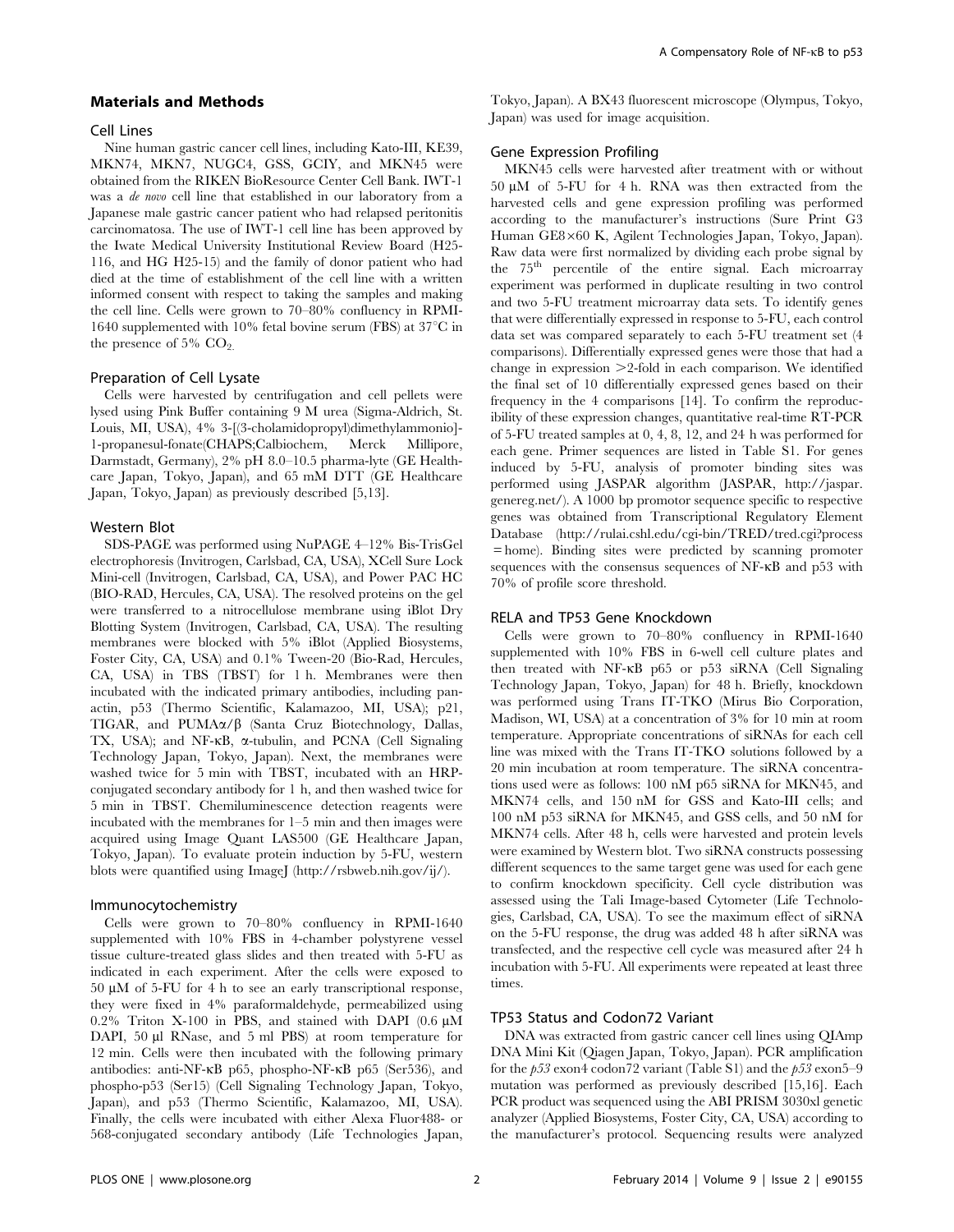

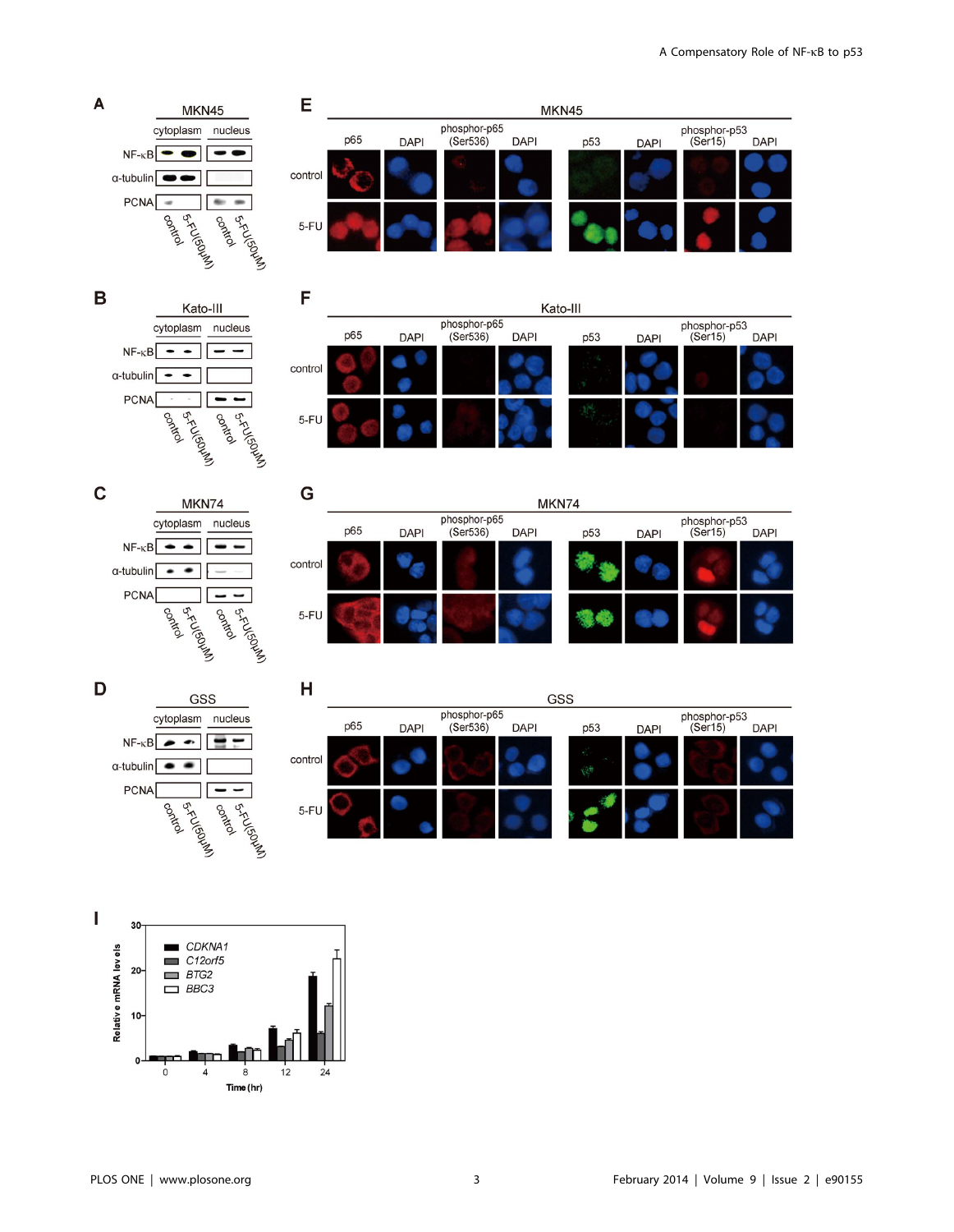Figure 1. Induction and localization of NF-kB to the nucleus after 5-FU treatment in MKN45, Kato-III, MKN74, and GSS cells. A–D, Western blot analysis of the induction of NF-kB in the nucleus and the cytoplasm by 50  $\mu$ M of 5-FU for 4 h for the indicated cell lines. PCNA and  $\alpha$ tubulin were used as the nuclear and cytoplasmic loading controls, respectively. E–H, Immunocytochemistry of p65 and p53 induction and localization by 5-FU treatment for the indicated cell lines. p65 (red), phosphor-p65 (Ser536; red), p53 (green), phospho-p53 (Ser15; red), and DAPI (blue) staining of the nucleus without (control) and with 5-FU treatment. I, Gene expression with quantitative real-time RT-PCR in a time course of 5- FU treatment. TIGAR, PUMA, CDKN1A, and BTG2 were identified as 5-FU induced genes. The quantitative values were relative to  $\beta$ -actin expression. doi:10.1371/journal.pone.0090155.g001

using FinchTV (PerkinElmer Japan, Tokyo, Japan) and MEGA 5.1 Beta 3 [17].

#### Growth Suppression Assay

Ten thousand cells per well were seeded in a 96-well microplate. Twenty-four hours later cells were treated with 5-FU for 24 h. After 5-FU treatment, the fraction of living cells was measured using the Cell Counting Kit-8 (Dojindo Molecular Technologies, Kumamoto, Japan) and a TriStar LB 941 microplate reader (Berthold Technologies, Bad Wildbad, Germany). Fifty percent growth inhibition concentration  $(GI_{50})$  was calculated using Prism software (Graph Pad Software, La Jolla, CA, USA). The  $GI_{50}$ values were used to determine correlations between 5-FU efficacy and protein levels based on the Pearson's product-moment correlation coefficient (r).

# Results

#### Fluorouracil Induces NF-kB

To confirm typical NF-kB behavior in response to 5-FU treatment, we traced the subcellular localization of NF-kB in the MKN45 (p53 wild type), MKN74 (p53 mutant), GSS (p53 mutant), and Kato-III (p53 homozygously deleted) cell lines. Western blot analysis with nuclear and cytoplasmic fractions demonstrated that 5-FU induced NF-kB in both compartments in MKN45 but was not observed in p53 mutant cell lines (Fig. 1A– D). We also examined the effect of 5-FU on NF-kB localization in the cells by immunocytochemistry (Fig. 1E–H). NF-kB localized to the cytoplasm in untreated MKN45, whereas 5-FU treatment caused an increase in NF-kB nuclear localization (Fig. 1E); however, no increase was observed in the p53 mutant cell lines (Fig. 1F–H). We also observed a drastic increase in phosphorylated NF-kB (p65 Ser536) in the nucleus of MKN45 treated with 5-FU, indicating NF-kB was transactivated by 5-FU (Fig. 1E). Constitutive nuclear localization and occasional phosphorylation of p53 was observed in MKN74 but did not seem to be induced by 5-FU (Fig. 1G). Nuclear localization of p53 was induced by 5-FU in GSS, but the activated signal was faint (Fig. 1H).

Table 1. Genes induced by 5-FU.

#### p53 Targets are Induced upon 5-FU Treatment

Since NF- $\kappa$ B is a transcription factor (TF), its nuclear localization upon 5-FU treatment strongly suggests transactivation. We identified the top 7 transcripts among over 60,000 that were induced after 4 h of 5-FU treatment in MKN45 using gene expression profiling (Table 1). Interestingly, five of the 7 transcripts, namely BBC3 (which encodes p53 up-regulated modulator of apoptosis, PUMA), BTG2, C12orf5 (which encodes probable fructose-2,6-bisphosphatase TIGAR), CDKN1A, and GPR87, are known p53 targets [18–22]. The presence of promoter binding sites were predicted by scanning promoter sequences with the consensus sequences of NF-kB and p53 using JASPAR algorithm (Table 1) [23].

We found that p53 levels were induced in the nucleus similar to those of NF-kB in response to 5-FU treatment (Fig. 1E). Treatment of 5-FU also increased the levels of p53 phosphorylation at Ser15, suggesting its transactivation (Fig. 1E, ref. [24]). In fact, the majority of total p53 induced by 5-FU seemed to be phosphorylated. We also observed a time-dependent induction of genes, including C12orf5(TIGAR), BBC3(PUMA), CDKN1A(p21), and BTG2 by 5-FU using RT-PCR (Fig. 1I). Taken together, these results suggest that the cellular response to 5-FU treatment may involve both NF-kB and p53 for transcriptional activation in this context, in MKN45.

# RELA Knockdown has a Greater Effect on p53 Target Proteins than TP53 Gene Knockdown

To evaluate the regulatory effect of NF-kB and p53 in response to 5-FU treatment, we analyzed the protein levels of p65, p53, as well as known p53 targets, p21, TIGAR, and PUMA, by western blotting following RELA and TP53 knockdown in MKN45, MKN74, GSS, and Kato-III. RELA knockdown caused a marked decrease in p53 levels in all cell lines. As expected, the levels of p21, TIGAR, and PUMA were also decreased (Fig. 2A). Conversely, while TP53 knockdown decreased p53 levels, it did not affect p65 levels. As expected, the levels of p53 target proteins were decreased by TP53 knockdown; however, this reduction was less than the reduction caused by RELA knockdown (Fig. 2B). In

|                      |                                 |             |                    | <b>Promoter binding site</b> |           |
|----------------------|---------------------------------|-------------|--------------------|------------------------------|-----------|
| <b>Genes (Alias)</b> | p53 inducible(reference number) | Refseq      | <b>Promoter ID</b> | $NF - KB$                    | p53       |
| BBC3(PUMA)           | Yes [20]                        | NM 014417.4 | 21819              | Yes                          | Yes       |
| BTG2                 | Yes [21]                        | NM_006763.2 | 1764               | <b>Yes</b>                   | Yes       |
| C12orf5(TIGAR)       | Yes [19]                        | NM_020375.2 | 8600               | Yes                          | No        |
| CDKN1A (p21/Cip1)    | Yes [18]                        | NM_000389.4 | 35406              | <b>Yes</b>                   | Yes       |
| EDN <sub>2</sub>     | $\qquad \qquad$                 | NM 001956.3 | 3557               | Yes                          | No        |
| GPR87                | Yes [22]                        | NM 023915.3 | 30365              | Yes                          | <b>No</b> |
| GRIN2C               | -                               | NM_000835.3 | 18146              | Yes                          | No        |

Promoter ID was obtained from [http://rulai.cshl.edu/cgi-bin/TRED/tred.cgi?process = home.](http://rulai.cshl.edu/cgi-bin/TRED/tred.cgi?process=home) doi:10.1371/journal.pone.0090155.t001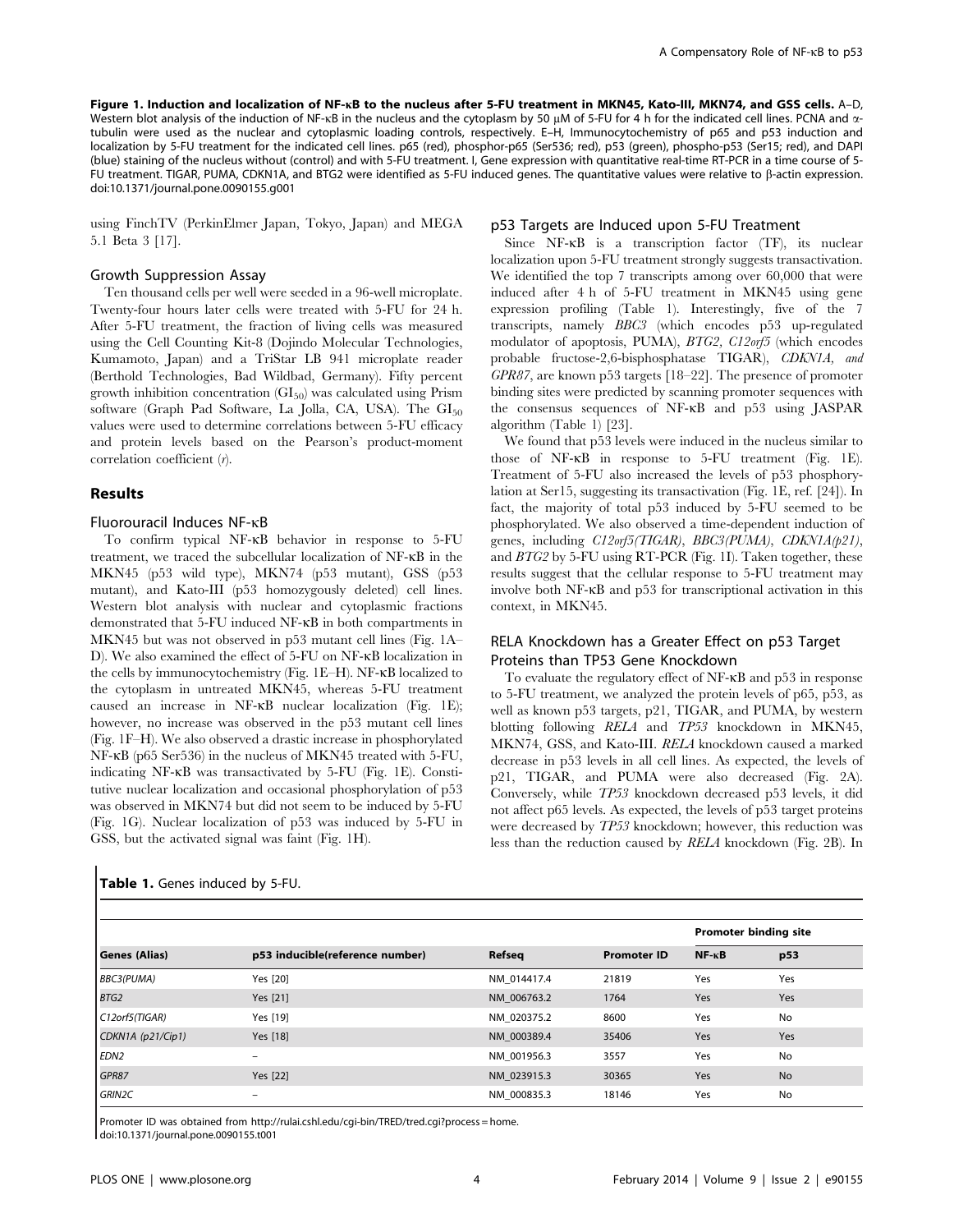







Figure 2. RELA and TP53 knockdown. A, Western blot analysis of RELA knockdown in four gastric cancer cell lines. In addition to p53 and p65 proteins, p53 targets, including p21, TIGAR, and PUMA, were evaluated. Actin was used as a loading control. Results from cells incubated with RELA siRNA (siRNA) and without target siRNA (control) are shown. B, Western blot analysis of TP53 knockdown in three gastric cancer cell lines. p53 allele of Kato-III is homozygously deleted so TP53 knockdown was not performed. C, Drug-induced cell cycle analysis. The horizontal axis, the strength of propidium iodine (P.I.), and the vertical axis indicate the cell numbers of each cell line. doi:10.1371/journal.pone.0090155.g002

| Table 2. TP53 status in gastric cancer cell lines. |  |  |  |  |  |  |  |
|----------------------------------------------------|--|--|--|--|--|--|--|
|----------------------------------------------------|--|--|--|--|--|--|--|

|             | base change, position   | <b>Effect</b> | codon72   |
|-------------|-------------------------|---------------|-----------|
| Kato-III    | <b>NA</b>               | <b>NA</b>     | <b>NA</b> |
| <b>KE39</b> | G to T (GTG to TTG)     | Val to Leu    | Arg/Arg   |
|             | exon8, codon272         |               |           |
| MKN74       | A to C (ATC to CTC)     | lle to Leu    | Arg/Arg   |
|             | exon7, codon251         |               |           |
| MKN7        | wt                      | wt            | Arg/Arg   |
| NUGC4       | wt                      | wt            | Arg/Pro   |
| $IWT-1$     | C deletion (TCC to TCT) | Frameshift    | Arg/Arg   |
|             | exon7, codon241         |               |           |
| GSS         | T to G (CTT to CGT)     | Leu to Arg    | Pro/Pro   |
|             | exon6, codon194         |               |           |
| <b>GCIY</b> | T to G (CAT to CAG)     | His to Gln    | Pro/Pro   |
|             | exon5, codon179         |               |           |
| MKN45       | wt                      | wt            | Pro/Pro   |
|             |                         |               |           |

NA, Not applicable; wt, wild type.

doi:10.1371/journal.pone.0090155.t002

the cell cycle analysis, the MKN74, GSS, and Kato-III cell lines showed a slight increase in the S or G2 phase fraction whereas MKN45 exhibited an increase in the G1 fraction after 24 h exposure to 5-FU in the p65 and p53 knockdown similar to the corresponding scrambles (Fig. 2C). These results may indicate the robustness of the cellular stress response machinery that maintains the cell cycle distribution despite the knockdown of p65 and p53.

# TP53 Codon72 Pro Variant Exhibits Low 5-FU Sensitivity and High NF-kB Levels

Gene knockdown experimental results indicated that the interaction between NF-kB and p53 proteins might be important in the context of 5-FU treatment. To investigate the possibility that the TP53 codon72 variant may affect cellular responses to 5-FU treatment, we sequenced TP53 codon72 as well as mutations in the DNA binding domain coding regions (i.e., exons 5–8) of 9 gastric cancer cell lines (Table 2). The status of the codon72 variation and TP53 mutation did not demonstrate clear associations.

We next investigated the association between 5-FU sensitivity and TP53 status (Fig. 3A) as well as the endogenous levels of NFkB and p53 (Fig. 3B). GSS, GCIY, and MKN45 lines, which possess the Pro homozygous variant, exhibited low sensitivity to 5- FU, whereas the KE39, MKN74, MKN7, NUGC4, and IWT1 lines possessing Arg allele exhibited relatively high sensitivity. Kato-III, which has a large TP53 deletion [25], was the most sensitive to 5-FU. NF-KB protein levels were particularly correlated with 5-FU sensitivity  $(r=0.68; p=0.04;$  Fig. 3C); however, there was no clear correlation between p53 levels and 5-FU sensitivity  $(r = -0.04; p = 0.95; Fig. 3D)$ . These results suggest that Pro homozygosity is associated with 5-FU resistance, while neither p53 mutation nor endogenous p53 levels directly affects the 5-FU sensitivity.

#### **Discussion**

We have previously identified NF- $\kappa$ B as a potential prediction marker for post-operative 5-FU-based chemosensitivity for advanced gastric cancer [9]. NF-kB is an inducible transcription factor comprised of p65 (RelA), c-Rel, Rel-B, p50/NF-kB1, and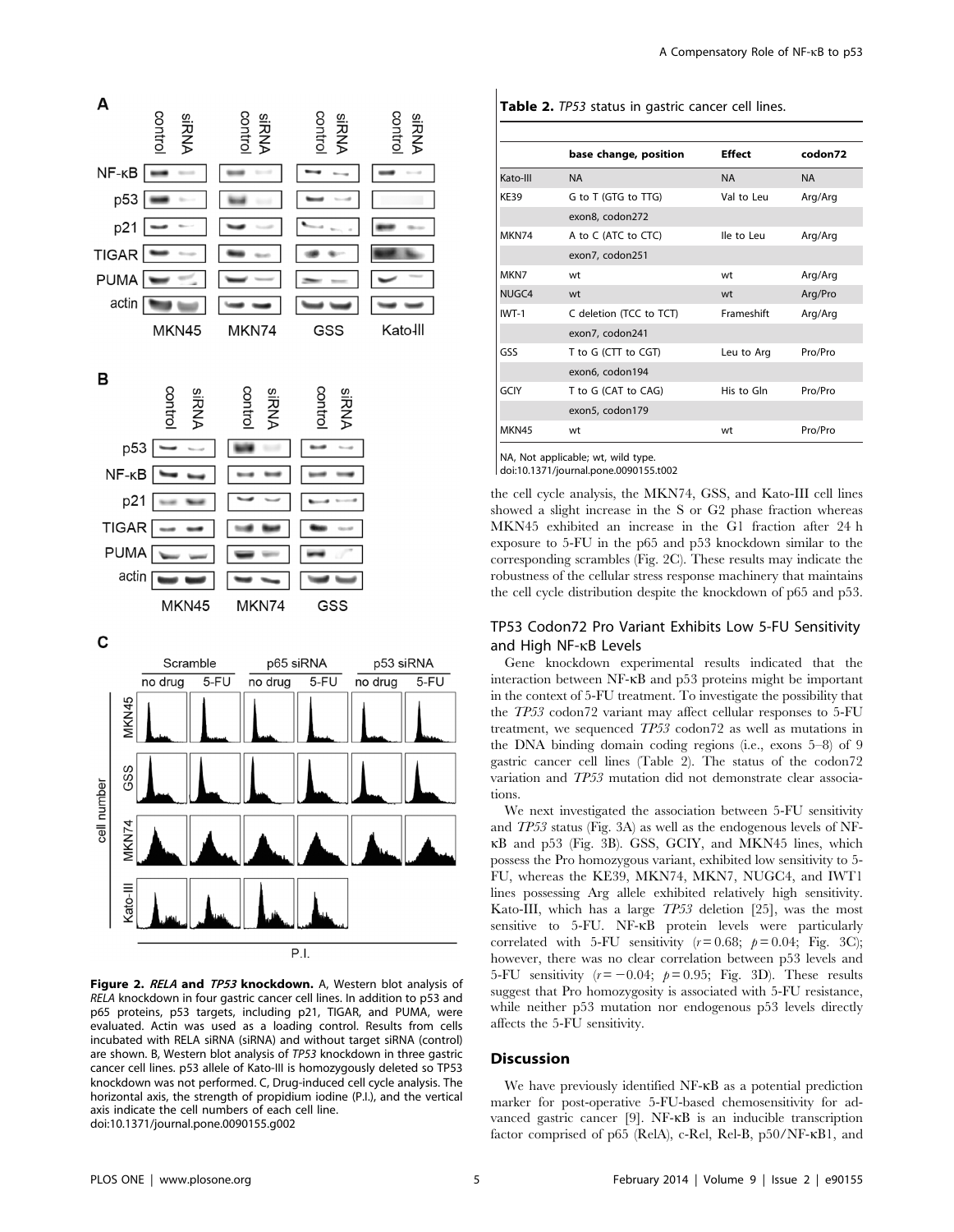

Figure 3. 5-FU sensitivity of gastric cancer cell lines and their endogenous NF-KB and p53 levels. A, Growth suppression assay in 5-FU treatment in gastric cancer cell lines. Horizontal axes show GI<sub>50</sub> value of 5-FU. B, Endogenous protein levels of NF-kB, p53, and actin by Western blot in gastric cancer cell lines. Actin is used as a loading control. C, Scattergram of the distribution of protein levels of NF-kB relative to actin and GI<sub>50</sub> of 5-FU in each cell line. D, Scattergram of the distribution of p53 protein levels and GI<sub>50</sub> of 5-FU in each cell line. Pearson's product-moment correlation coefficient  $(r)$  as well as the  $p$  value is indicated in each scattergram. doi:10.1371/journal.pone.0090155.g003

p52/NF-kB2 [26], and plays a central role in immune responses and inflammatory cytokine regulation [27–29]. Chang et al previously demonstrated that NF-kB induced up or down regulation of differentially expressed genes in 5-FU-induced intestinal mucositis by inducing proinflammatory cytokines, such as IL-6, TNF- $\alpha$ , and IL-1 $\beta$  [10]. These 5-FU-induced inflammatory responses have been considered to be part of stress-avoiding processes that may lead to desensitization of 5-FU efficacy in gastric mucosa [30]. Although it has been suggested that activation of NF-kB is not directly associated with tumor development and progression [31], NF-kB has been considered to be a major biomarker and therapeutic target [32]. The direct evidence of reduced chemoresistance to 5-FU by siRNA for RELA together with the high discriminatory power of NF-KB nuclear staining in therapeutic outcomes of surgically removed tissues prompted us to perform further validation of NF-kB from a biological viewpoint.

Our transcriptional profiling results revealed that several p53 downstream genes were up-regulated in response to 5-FU, in which transactivation of NF- $\kappa$ B also occurred. These two major transcription factors have previously been shown to be coregulated in response to genotoxic agents [33–35] and TNF- $\alpha$ [36,37]. In addition, it has been proposed that co-activation of p53 and NF-kB in tumors treated with genotoxic agents could lead to therapeutic failure due to NF-kB-mediated survival signaling [38].

Individual knockdown of these transcription factors revealed genes downstream of p53 were affected by p65 knockdown, whereas the effect was limited by p53 knockdown. Previous reports have suggested a cooperative relationship between p53 and NF- $\kappa$ B in the context of autophagy, apoptosis, and S-phase checkpoint activation [34,39–41]. Our results also indicated that NF-kB may compensate for the transcriptional activity of p53 when the intact function is lost in response to 5-FU treatment. In fact, a majority of gastric cancers bear mutations in the p53 DNA binding domain, thus rendering it transcriptionally inactive [42]. A recent study by Frank et al. reported that codon72 polymorphism of TP53 substantially affects the ability of p53 to cooperate with NF-kB for gene transactivation, particularly in the induction of apoptosis through caspase 4/11 [40]. Together with the present finding that some transcriptional activity of p53 require NF-kB in response to 5-FU, p53 codon 72 polymorphism for its NF-kB binding may be more influential than mutational status of TP53 or protein expression status of p53.

The impact of the codon72 polymorphism on spontaneous cancer risk has been previously investigated but not conclusively established due to limited human population and animal models [40,43–45]. However, the codon72 polymorphism may play a role in maintaining established cancer cells than triggering cellular malignant transformation. In fact, previous studies have reported that the Pro/Pro allele is associated with resistance to chemotherapy and poor prognosis in the oral cavity [46] as well as colorectal [47], breast [48] and gastric [49] cancers and neuroblastomas [43]. A series of *in vitro* studies also support this hypothesis showing that the Arg allele is a more potent apoptosis inducer than the Pro allele [40,50,51]. Apoptosis is one of the major mechanisms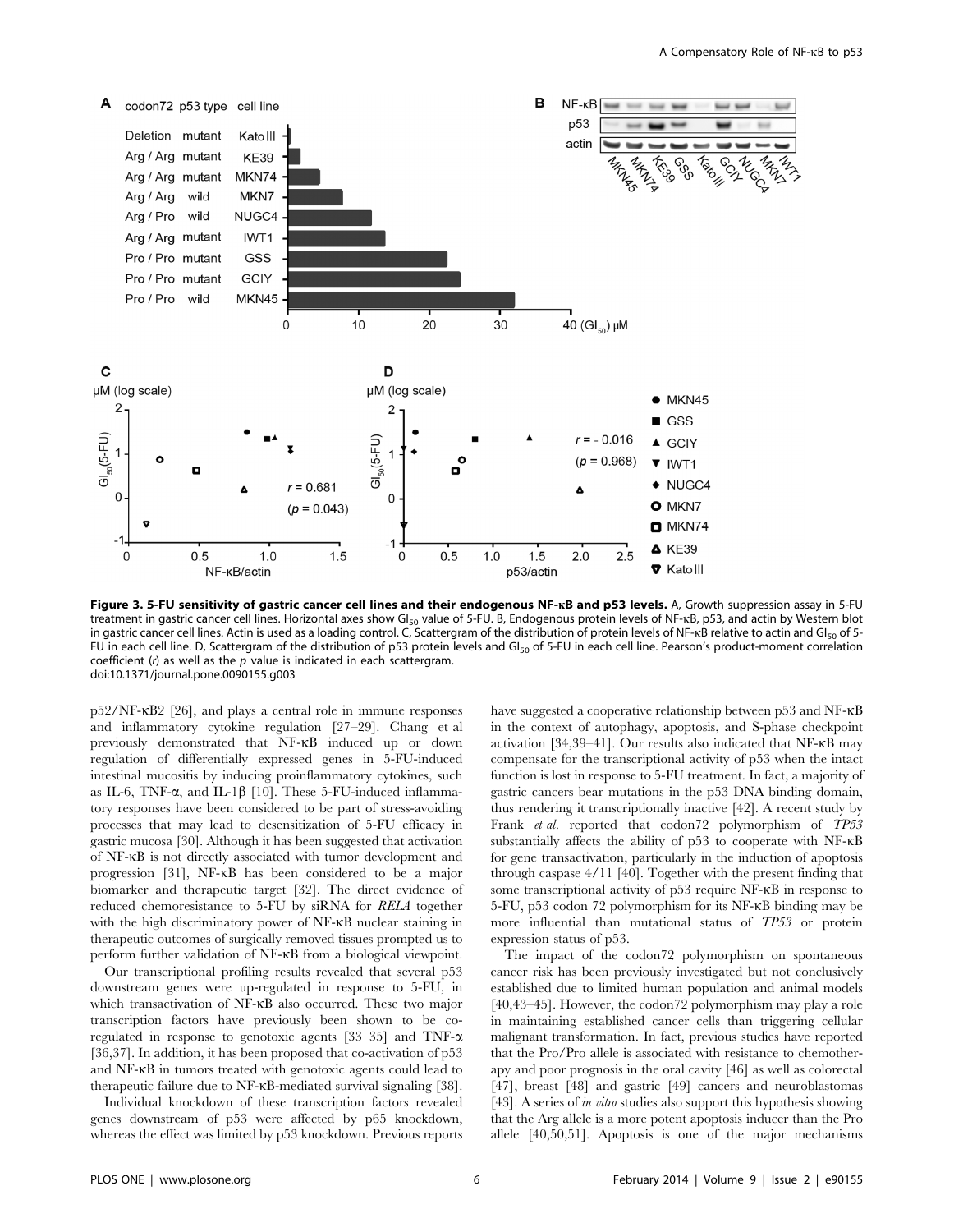induced by 5-FU and thus it is reasonable to hypothesize that the efficacy of 5-FU-based chemotherapy is associated with specific p53 polymorphisms [49]. Our in vitro findings support these epidemiological and experimental data and suggest a possible mechanism for the 5-FU-mediated p53-NF-kB interaction at the p53-codon72 binding site.

As expected, our study demonstrated that cell lines with the Pro allele were more resistant to 5-FU than those with the Arg allele. The growth suppression profile of 9 gastric cancer cell lines showed a good correlation to NF-kB protein levels. These results suggest that the Arg/Arg genotype has a stronger induction of apoptosis than the Pro/Pro genotype in the presence of 5-FU. Among the cell lines (all derived from Japanese gastric cancer patients), the ratio of Arg/Arg:Arg/Pro:Pro/Pro was 4:1:3, while that in healthy Japanese patients was 4.5:4.4:1 [52]. This may reflect a selection process that occurs during tumor development and the establishment as a cell line. Previous meta-analyses in cancer risk and p53-codon72 polymorphisms suggest that the Pro/ Pro genotype has a higher cancer risk (lower for the Arg/Arg genotype) in Asian populations [45,53]. However, the significance of ''cancer risk'' for cancer malignancy or treatment response remains to be elucidated, because it is generally difficult to conduct a clinical study dominated by genetic polymorphisms and assess the true genetic effects of treatment. To date, most reports describing an association between the p53 codon72 polymorphism and chemotherapeutic responses have demonstrated that the Arg/ Arg genotype has a favorable response in a wide range of cancers treated with conventional genotoxic drugs [49,54,55]. We propose

# References

- 1. Ferlay J, Shin HR, Bray F, Forman D, Mathers C, et al. (2010) Estimates of worldwide burden of cancer in 2008: GLOBOCAN 2008. Int J Cancer 127: 2893–2917.
- 2. Sakuramoto S, Sasako M, Yamaguchi T, Kinoshita T, Fujii M, et al. (2007) Adjuvant chemotherapy for gastric cancer with S-1, an oral fluoropyrimidine. N Engl J Med 357: 1810–1820.
- 3. Sasako M, Sakuramoto S, Katai H, Kinoshita T, Furukawa H, et al. (2011) Fiveyear outcomes of a randomized phase III trial comparing adjuvant chemotherapy with S-1 versus surgery alone in stage II or III gastric cancer. J Clin Oncol 29: 4387–4393.
- 4. Matsuo T, Nishizuka SS, Ishida K, Endo F, Katagiri H, et al. (2013) Evaluation of chemosensitivity prediction using quantitative dose-response curve classification for highly advanced/relapsed gastric cancer. World J Surg Oncol 11: 11.
- 5. Nishizuka S, Charboneau L, Young L, Major S, Reinhold WC, et al. (2003) Proteomic profiling of the NCI-60 cancer cell lines using new high-density reverse-phase lysate microarrays. Proc Natl Acad Sci U S A 100: 14229–14234.
- 6. Spurrier B, Ramalingam S, Nishizuka S (2008) Reverse-phase protein lysate microarrays for cell signaling analysis. Nat Protoc 3: 1796–1808.
- 7. Nishizuka S, Chen ST, Gwadry FG, Alexander J, Major SM, et al. (2003) Diagnostic markers that distinguish colon and ovarian adenocarcinomas: identification by genomic, proteomic, and tissue array profiling. Cancer Res 63: 5243–5250.
- 8. Weinstein JN, Myers TG, O'Connor PM, Friend SH, Fornace AJ, Jr., et al. (1997) An information-intensive approach to the molecular pharmacology of cancer. Science 275: 343–349.
- 9. Ishida K, Nishizuka SS, Chiba T, Ikeda M, Kume K, et al. (2012) Molecular marker identification for relapse prediction in 5-FU-based adjuvant chemotherapy in gastric and colorectal cancers. PLoS One 7: e43236.
- 10. Chang CT, Ho TY, Lin H, Liang JA, Huang HC, et al. (2012) 5-Fluorouracil induced intestinal mucositis via nuclear factor-kappaB activation by transcriptomic analysis and in vivo bioluminescence imaging. PLoS One 7: e31808.
- 11. Wang W, Cassidy J, O'Brien V, Ryan KM, Collie-Duguid E (2004) Mechanistic and predictive profiling of 5-Fluorouracil resistance in human cancer cells. Cancer Res 64: 8167–8176.
- 12. Vilgelm AE, Washington MK, Wei J, Chen H, Prassolov VS, et al. (2010) Interactions of the p53 protein family in cellular stress response in gastrointestinal tumors. Mol Cancer Ther 9: 693–705.
- 13. Nishizuka S, Ramalingam S, Spurrier B, Washburn FL, Krishna R, et al. (2008) Quantitative protein network monitoring in response to DNA damage. J Proteome Res 7: 803–808.
- 14. Nishizuka S, Winokur ST, Simon M, Martin J, Tsujimoto H, et al. (2001) Oligonucleotide microarray expression analysis of genes whose expression is correlated with tumorigenic and non-tumorigenic phenotype of HeLa x human fibroblast hybrid cells. Cancer Lett 165: 201–209.

a putative mechanism for response to 5-FU via NF-kB and p53 protein binding associated with the p53 polymorphism, and thus a combinational diagnosis of NF-kB protein expression and codon72 may be a useful indicator for post-operative adjuvant chemotherapy. Aside from a few large scale datasets [52,56], the extent of demographical and ethnic distributions of the polymorphism remains unclear. Accumulating data on ethnic differences for the polymorphism may explain the differences in cancer risk or chemotherapeutic response rate in patient population.

In summary, our findings indicate that NF-kB regulates p53 transcriptional activity in response to 5-FU, which may be associated with a polymorphic site of p53 at codon72. Further clinical and epidemiological studies should assess the utility of concomitant pathological/genetic evaluation of NF-kB/p53 codon72 in surgically-removed gastric cancer specimens in order to predict the efficacy of post-operative 5-FU-based adjuvant chemotherapy.

### Supporting Information

Table S1 Primer Sequences. (DOCX)

### Author Contributions

Conceived and designed the experiments: SSN. Performed the experiments: FE K. Kume HK Kaoru Ishida TI. Analyzed the data: FE SSN K. Kume KS. Contributed reagents/materials/analysis tools: Kazushige Ishida K. Koeda GW. Wrote the paper: FE SSN.

- 15. Kimura Y, Oda S, Egashira A, Kakeji Y, Baba H, et al. (2004) A variant form of hMTH1, a human homologue of the E coli mutT gene, correlates with somatic mutation in the p53 tumour suppressor gene in gastric cancer patients. J Med Genet 41: e57.
- 16. Kusser WC, Levin DB, Glickman BW (1993) Sensitive two-stage PCR of p53 genomic DNA exons 5–9. PCR Methods Appl 2: 250–252.
- 17. Tamura K, Peterson D, Peterson N, Stecher G, Nei M, et al. (2011) MEGA5: molecular evolutionary genetics analysis using maximum likelihood, evolutionary distance, and maximum parsimony methods. Mol Biol Evol 28: 2731–2739.
- 18. Aliouat-Denis CM, Dendouga N, Van den Wyngaert I, Goehlmann H, Steller U, et al. (2005) p53-independent regulation of p21Waf1/Cip1 expression and senescence by Chk2. Mol Cancer Res 3: 627–634.
- 19. Bensaad K, Tsuruta A, Selak MA, Vidal MN, Nakano K, et al. (2006) TIGAR, a p53-inducible regulator of glycolysis and apoptosis. Cell 126: 107–120.
- 20. Nakano K, Vousden KH (2001) PUMA, a novel proapoptotic gene, is induced by p53. Mol Cell 7: 683–694.
- 21. Rouault JP, Prevot D, Berthet C, Birot AM, Billaud M, et al. (1998) Interaction of BTG1 and p53-regulated BTG2 gene products with mCaf1, the murine homolog of a component of the yeast CCR4 transcriptional regulatory complex. J Biol Chem 273: 22563–22569.
- 22. Zhang Y, Qian Y, Lu W, Chen X (2009) The G protein-coupled receptor 87 is necessary for p53-dependent cell survival in response to genotoxic stress. Cancer Res 69: 6049–6056.
- 23. Portales-Casamar E, Thongjuea S, Kwon AT, Arenillas D, Zhao X, et al. (2010) JASPAR 2010: the greatly expanded open-access database of transcription factor binding profiles. Nucleic Acids Res 38: D105–110.
- 24. Ju J, Schmitz JC, Song B, Kudo K, Chu E (2007) Regulation of p53 expression in response to 5-fluorouracil in human cancer RKO cells. Clin Cancer Res 13: 4245–4251.
- 25. Yamada Y, Yoshida T, Hayashi K, Sekiya T, Yokota J, et al. (1991) p53 gene mutations in gastric cancer metastases and in gastric cancer cell lines derived from metastases. Cancer Res 51: 5800–5805.
- 26. Perkins ND (2012) The diverse and complex roles of NF-kB subunits in cancer. Nat Rev Cancer 12: 121–132.
- 27. Baldwin AS (2012) Regulation of cell death and autophagy by IKK and NF-kB: critical mechanisms in immune function and cancer. Immunol Rev 246: 327– 345.
- 28. Goetz CA, Baldwin AS (2008) NF-kB pathways in the immune system: control of the germinal center reaction. Immunol Res 41: 233–247.
- 29. Karin M, Greten FR (2005) NF-kB: linking inflammation and immunity to cancer development and progression. Nat Rev Immunol 5: 749–759.
- 30. Nakanishi C, Toi M (2005) Nuclear factor-kappaB inhibitors as sensitizers to anticancer drugs. Nat Rev Cancer 5: 297–309.